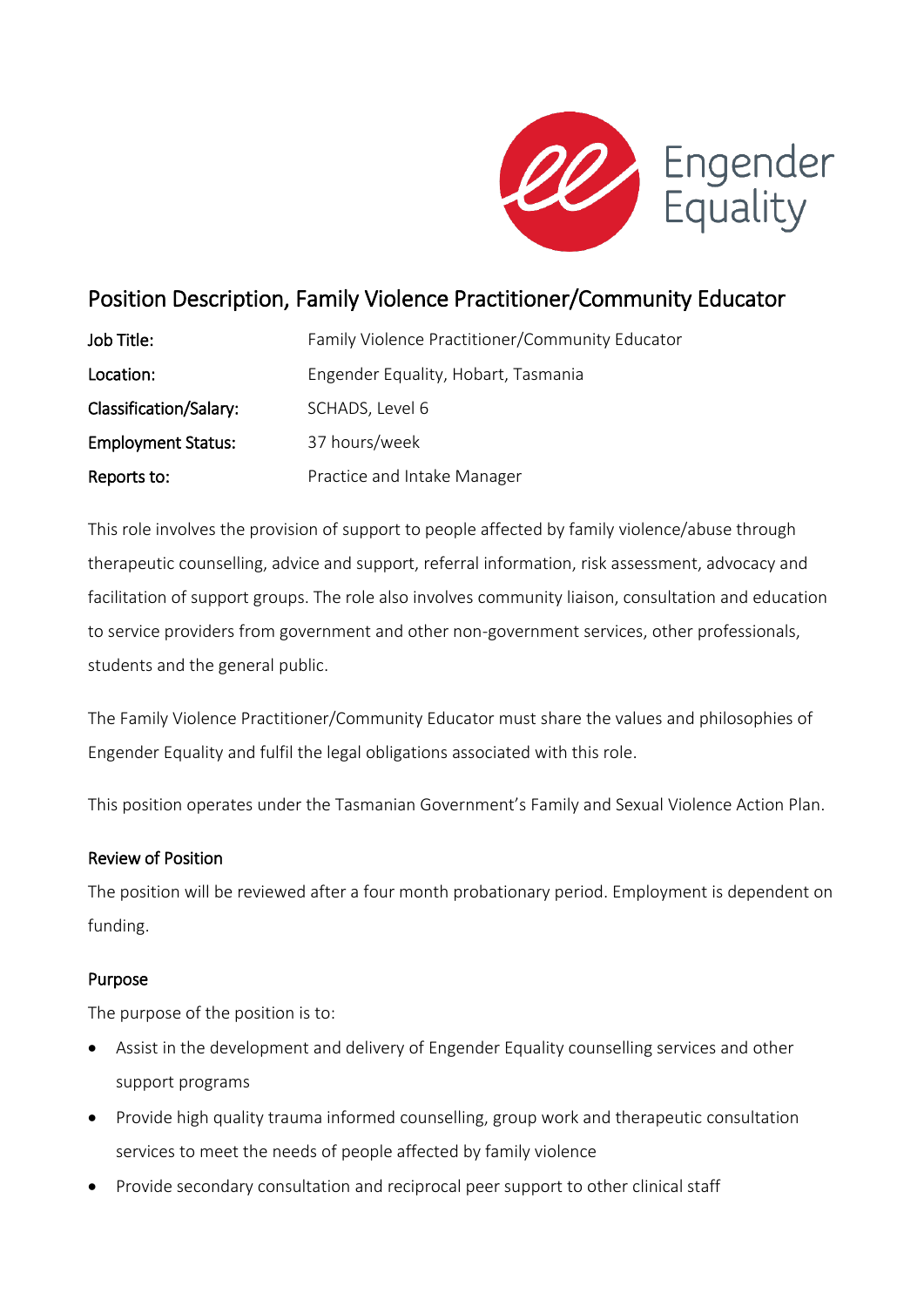## Responsibilities and Duties

| Service Provision | Provide effective and efficient high quality counselling services using a<br>$\bullet$ |
|-------------------|----------------------------------------------------------------------------------------|
| to Clients        | feminist framework as well as utilising treatment modalities such as                   |
|                   | trauma informed care and practice                                                      |
|                   | Provide casework support, including follow up referral and liaising with<br>$\bullet$  |
|                   | other case managers, service providers and counsellors where applicable                |
|                   | Provide written and verbal advocacy support to clients, such as court<br>$\bullet$     |
|                   | reports, Victim of Crime support letters, special witness applications and             |
|                   | Flexible Support Packages                                                              |
|                   | Provide outreach support to clients if applicable<br>$\bullet$                         |
|                   | Manage client case notes and profiles according to therapeutic industry<br>$\bullet$   |
|                   | standards.                                                                             |
| Group Work        | Plan, facilitate and evaluate group programmes to support people whose<br>$\bullet$    |
|                   | lives are affected by family violence                                                  |
|                   | Tailor programs to suit particular client groups                                       |
| Teamwork and      | Contribute to positive team culture and skill sharing within the staff team<br>٠       |
| Communication     | via agency communications (email and Microsoft Teams) and at                           |
|                   | practitioners meetings                                                                 |
|                   | Provide task supervision to students and volunteers                                    |
|                   | Engage in debriefing with co-workers and students as required                          |
|                   | Share relevant information from professional development sessions at                   |
|                   | team and program meetings                                                              |
| Professional      | Participate in on going professional development<br>٠                                  |
| Development       | Share knowledge/skills regarding current best practice in the field of<br>$\bullet$    |
|                   | family and domestic violence within the staff team                                     |
| Networking        | Contribute to community development initiatives<br>$\bullet$                           |
|                   | Work within the Tasmanian family violence network (government and<br>$\bullet$         |
|                   | non-government) to support clients                                                     |
|                   | Build on relationships with relevant stakeholders in order to advance the<br>$\bullet$ |
|                   | objectives of Engender Equality                                                        |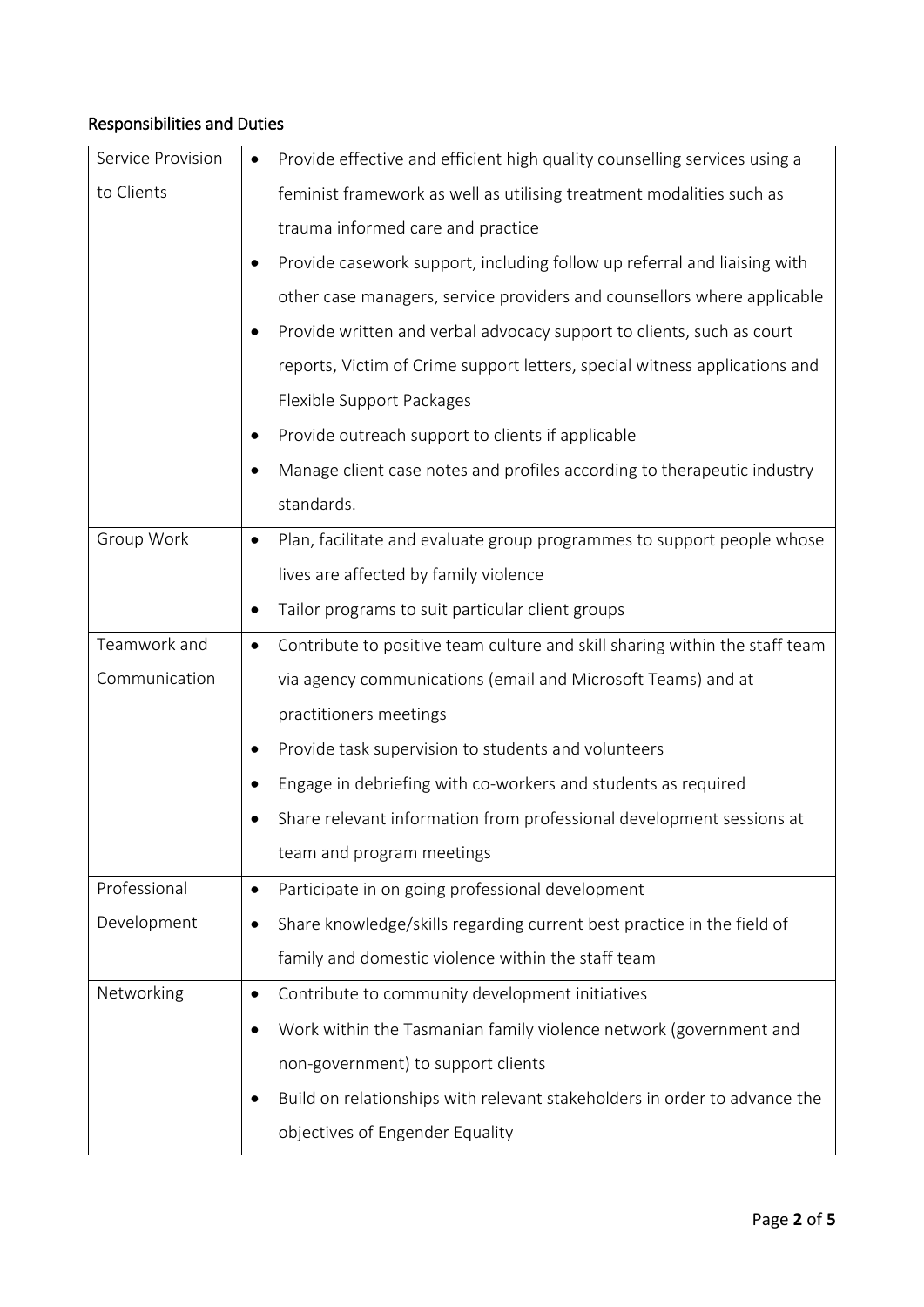| Contribute to the | Contribute to the continuous improvement of internal activities such as<br>$\bullet$ |
|-------------------|--------------------------------------------------------------------------------------|
| development and   | evaluation processes, strategic planning and policy development                      |
| enhancement of    | Develop, administrate and evaluate projects and training as required                 |
| Engender Equality | Participate in government and community consultation and training as<br>$\bullet$    |
| services          | requested                                                                            |
|                   | Contribute to Engender Equality projects and activities as required                  |
| Administrative    | Maintain risk management documentation as per organisational policy<br>$\bullet$     |
|                   | and procedure                                                                        |
|                   | Answer phone calls/emails and maintain the client information system to              |
|                   | enable effective intake procedures                                                   |
|                   | Contribute to the day-to-day running of the organisation                             |
|                   | Any other appropriate duties as requested                                            |

## Key Competencies for All Staff

- *Self Assessment & Reflection* The capacity to recognise own feelings and those of others, for motivating ourselves and managing emotions well in ourselves and our workplace relationships. To be capable of self-awareness, self-management, social awareness and relationship management, in order to contribute to a more effective and supportive organisational culture.
- *Quality* Engage in activities that promote continuous improvement in provision of Community Health Services.
- *WHS/ Risk Management -* Work performance complies with WHS/Risk Management obligations.
- *Service Performance -* Services are delivered in a timely manner, meet Engender Equality expectations, and are consistent with sound administrative and operational procedures and practices and within allocated budgets where applicable.
- *Communication -* Information is disseminated on-brand, using appropriate media/language to the right people at the right time.
- *Accountability -* Individual responsibility to deliver services within the relevant legislative and regulatory framework and through sound financial practice.

## Mandatory requirements

- A bachelor degree in Psychology, Social Work/Social Sciences, Counselling or equivalent.
- Eligibility for membership with relevant professional bodies.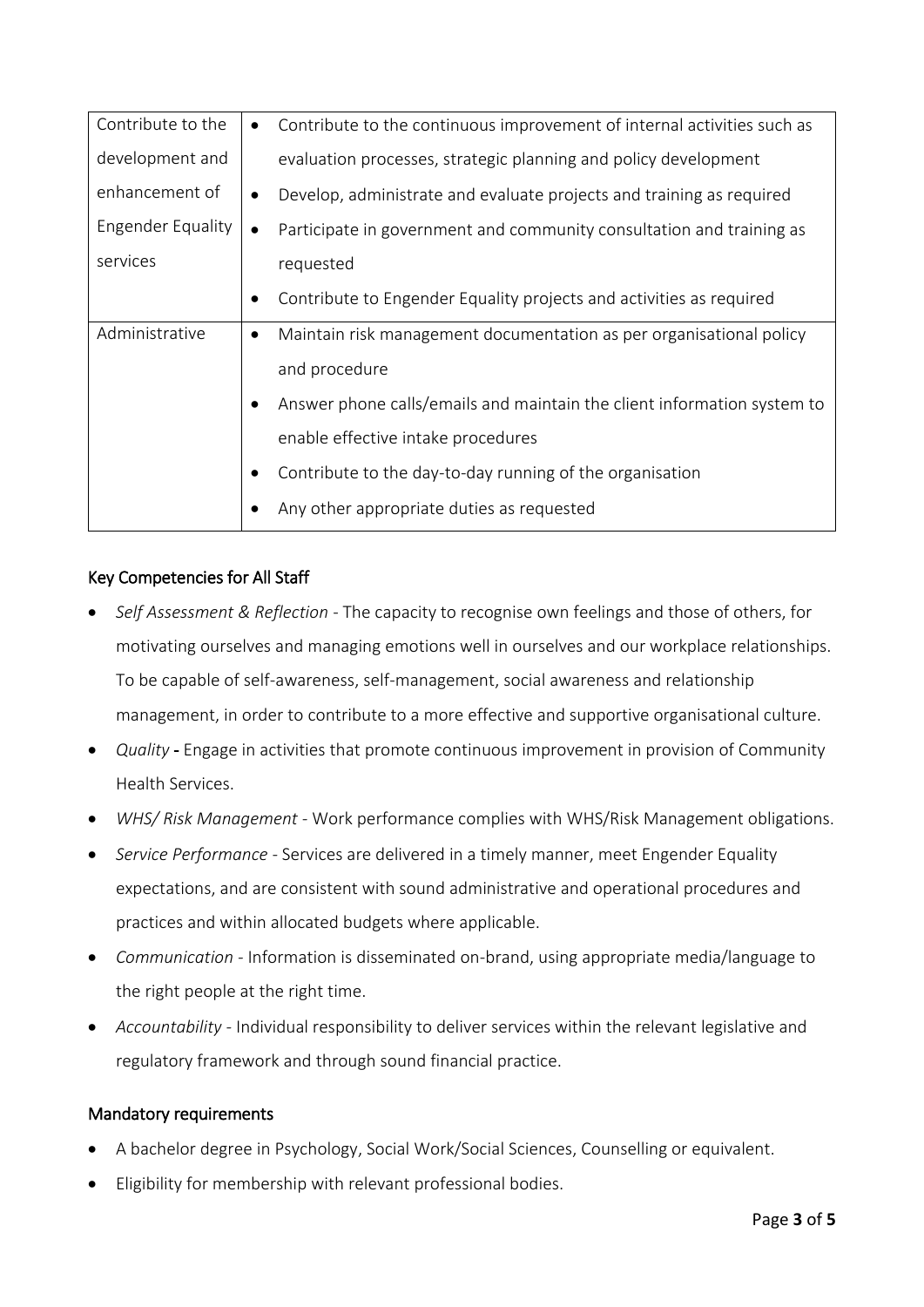- Demonstrated knowledge of feminist, trauma informed and intersectional frameworks for addressing family violence in Australia.
- A satisfactory police check/WWVP Card.

#### Desirable requirements

- Post graduate training in family and domestic violence.
- Experience in mandatory reporting to Child Safety Services.
- Extensive experience of working in long term therapeutic counselling with people affected by family violence or other similar therapeutic interventions.

#### Experience and Skills (Selection Criteria)

- 1. Demonstrated commitment to social justice including and the socio-political context of poverty and violence and its impacts on women, gender diverse and non-binary people, children and family relationships.
- 2. Demonstrated experience in the provision of therapeutic counselling services, including assessment, planning and delivering a full range of psychosocial interventions.
- 3. Unwavering commitment to analysing power and working within the code of practice for specialist family violence services. [DV Vic Code of Practice V1.1.indd \(safeandequal.org.au\)](https://safeandequal.org.au/wp-content/uploads/DV-Vic-Code-of-Practice-V2-FINAL.pdf)
- 4. Demonstrated knowledge of mandatory reporting requirements and an understanding of domestic and family violence legislation.
- 5. Demonstrated project management skills including the ability to organise and administer own work programs, excellent time management skills and sound report writing skills.
- 6. Exemplary communication and interpersonal skills in a high pressure environment.
- 7. Demonstrated ability to work effectively as part of a multi-disciplinary team, to contribute to service and team development, and to contribute to the promotion of the organisation and its services.
- 8. Excellent administrative skills including word processing, maintaining appointment schedules and client case notes.